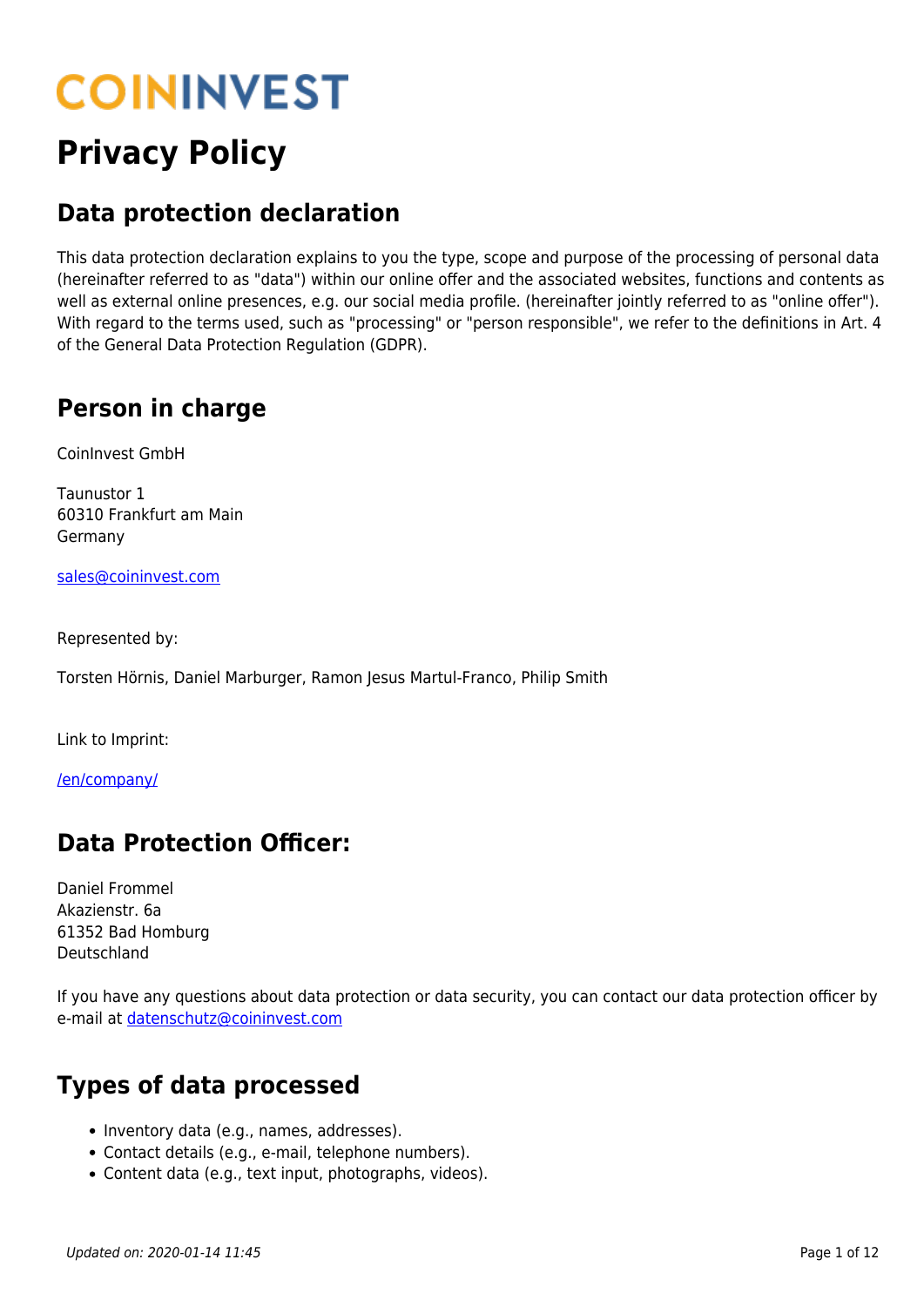- Usage data (e.g., visited websites, interest in content, access times).
- Meta/communication data (e.g., device information, IP addresses)
- Purpose of processing
- Provision of the online offer, its functions and contents.
- Answer contact requests and communicate with users.
- Security measures.
- Range measurement/marketing

#### **Terms used**

"Personal data" means any information relating to an identified or identifiable natural person (hereinafter referred to as "data subject"); an identifiable natural person is one who can be identified, directly or indirectly, in particular by assignment to an identifier such as a name, an identification number, location data, an online identifier (e.g. cookie) or to one or more special features that express the physical, physiological, genetic, psychological, economic, cultural or social identity of that natural person.

"processing" means any operation carried out with or without the aid of automated procedures or any such series of operations in connection with personal data. The term goes a long way and covers practically every handling of data.

Responsible" means the natural or legal person, authority, institution or other body that alone or together with others decides on the purposes and means of processing personal data.

#### **Applicable legal bases**

In accordance with Art. 13 GDPR, we inform you of the legal basis of our data processing. If the legal basis is not mentioned in the data protection declaration, the following applies: The legal basis for obtaining consents is Art. 6 para. 1 lit. a and Art. 7 GDPR, the legal basis for processing for the performance of our services and performance of contractual measures as well as for answering inquiries is Art. 6 para. 1 lit. b GDPR, the legal basis for processing to fulfil our legal obligations is Art. 6 para. 1 lit. c GDPR, and the legal basis for processing to protect our legitimate interests is Art. 6 para. 1 lit. f GDPR. In the event that the vital interests of the data subject or another natural person require the processing of personal data, Article 6(1)(d) GDPR serves as the legal basis.

#### **Safety precautions**

We ask you to inform yourself regularly about the contents of our data protection declaration. We will adapt the data protection declaration as soon as changes in the data processing carried out by us make this necessary. We will inform you as soon as the changes require your cooperation (e.g. consent) or other individual notification.

Cooperation with contract processors and third parties

If we disclose data to other persons and companies (contract processors or third parties) within the scope of our processing, transmit it to them or otherwise grant them access to the data, this shall only take place on the basis of a legal permission (e.g. if a transmission of the data to third parties, such as payment service providers, in accordance with Art. 6 Para. 1 lit. b GDPR for contract fulfilment is necessary), if you have consented, if a legal obligation provides for this or on the basis of our legitimate interests (e.g. when using agents, web hosts, etc.).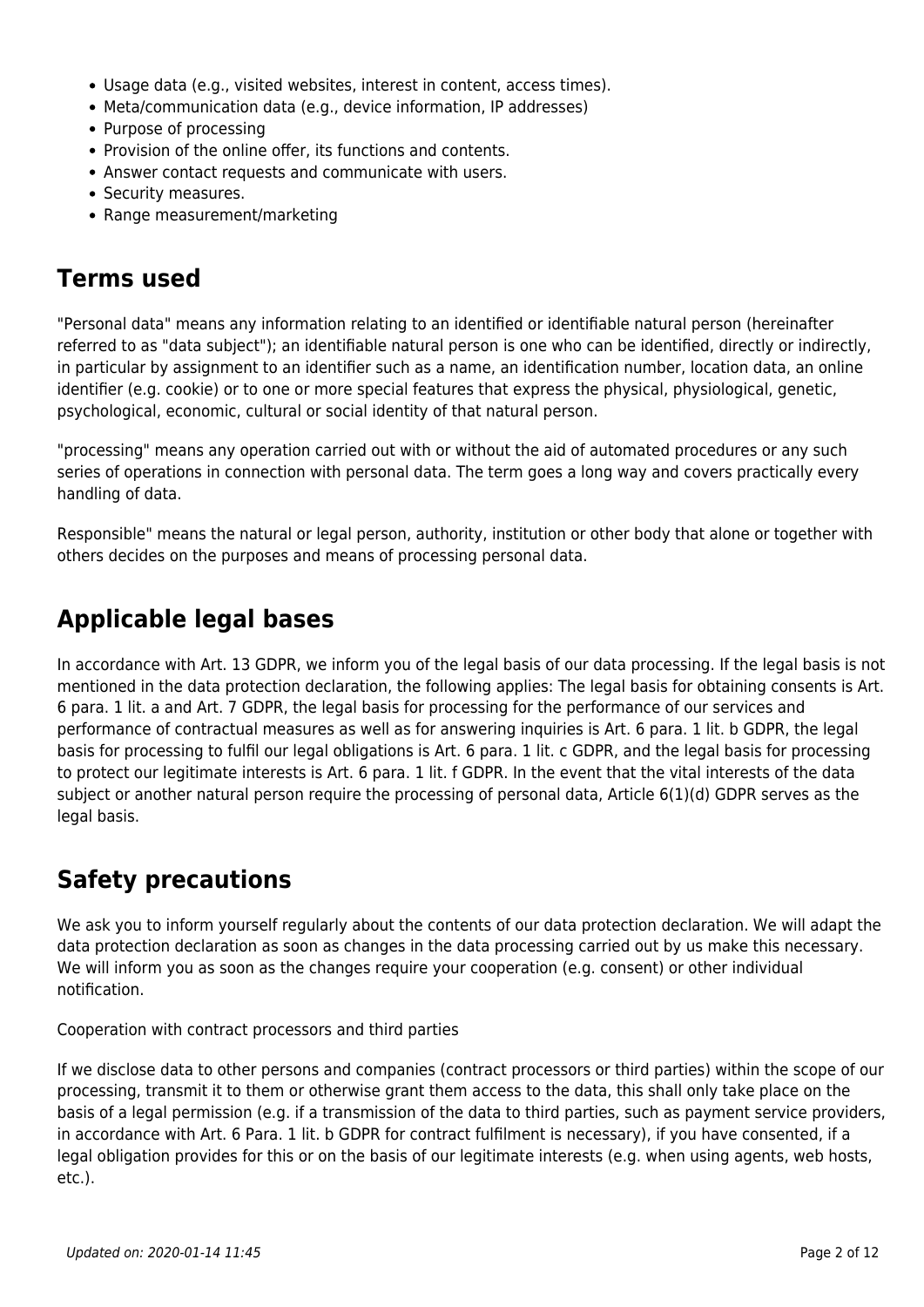If we commission third parties with the processing of data on the basis of a so-called "order processing contract", this is done on the basis of Art. 28 GDPR.

#### **Transfers to third countries**

If we process data in a third country (i.e. outside the European Union (EU) or the European Economic Area (EEA)) or if this occurs in the context of the use of third-party services or disclosure or transfer of data to third parties, this only takes place if it occurs for the fulfilment of our (pre)contractual obligations, on the basis of your consent, on the basis of a legal obligation or on the basis of our legitimate interests. Subject to legal or contractual permissions, we process or leave the data in a third country only if the special requirements of Art. 44 ff. Process GDPR. This means, for example, processing is carried out on the basis of special guarantees, such as the officially recognised determination of a data protection level corresponding to the EU (e.g. for the USA by the "Privacy Shield") or compliance with officially recognised special contractual obligations (so-called "standard contractual clauses").

#### **Rights of data subjects**

You have the right to request confirmation as to whether the data concerned are being processed and to request information about these data as well as further information and a copy of the data in accordance with Art. 15 GDPR.

They have correspondingly, in accordance with Article 16 of the GDPR, you have the right to request the completion of data concerning you or the correction of inaccurate data concerning you.

In accordance with Art. 17 GDPR, you have the right to demand that relevant data be deleted immediately or, alternatively, to demand a restriction on the processing of the data in accordance with Art. 18 GDPR.

You have the right to request that the data concerning you that you have provided to us be received in accordance with Art. 20 GDPR and to request its transmission to other persons responsible.

In accordance with Art. 77 GDPR, they also have the right to file a complaint with the competent supervisory authority.

#### **Right of revocation**

You have the right to revoke consents granted pursuant to Art. 7 para. 3 GDPR with future effect.

#### **Right of objection**

You can object to the future processing of the data concerning you in accordance with Art. 21 GDPR at any time. The objection may be lodged in particular against processing for direct marketing purposes.

#### **Cookies and right of objection in direct advertising**

Cookies" are small files that are stored on the user's computer. Different data can be stored within the cookies. A cookie is primarily used to store information about a user (or the device on which the cookie is stored) during or after his or her visit to an online offer. Temporary cookies, or "session cookies" or "transient cookies", are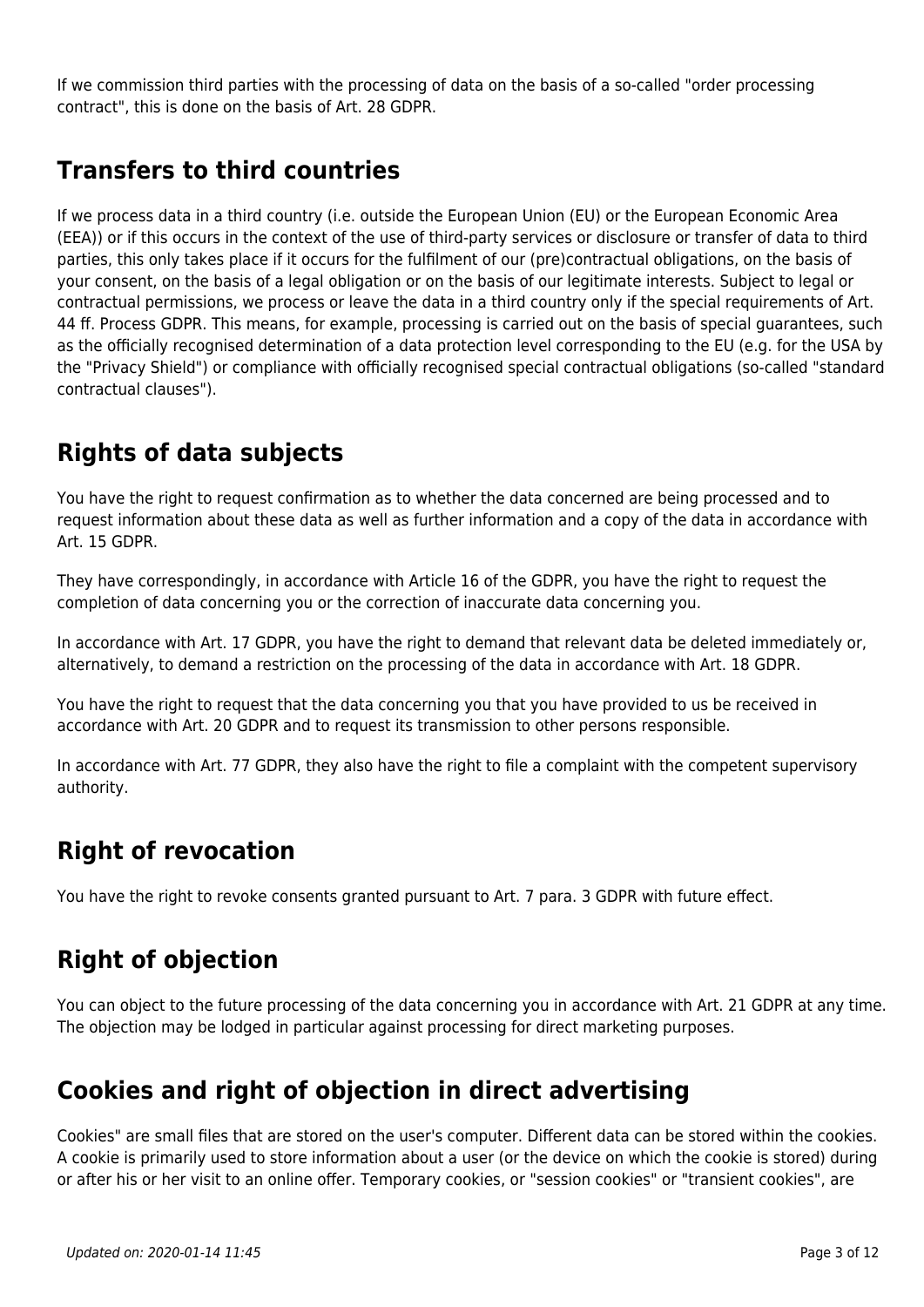cookies that are deleted after a user leaves an online offer and closes his browser. In such a cookie, for example, the content of a shopping basket can be stored in an online shop or a login jam. Cookies are referred to as "permanent" or "persistent" and remain stored even after the browser is closed. For example, the login status can be saved when users visit it after several days. Likewise, the interests of users used for range measurement or marketing purposes may be stored in such a cookie. Third-party cookies" are cookies that are offered by providers other than the person responsible for operating the online offer (otherwise, if they are only its cookies, they are referred to as "first-party cookies").

We may use temporary and permanent cookies and clarify this within the framework of our data protection declaration.

If users do not want cookies to be stored on their computer, they are asked to deactivate the corresponding option in the system settings of their browser. Stored cookies can be deleted in the system settings of the browser. The exclusion of cookies can lead to functional restrictions of this online offer.

A general objection to the use of cookies used for online marketing purposes can be declared for many of the services, especially in the case of tracking, via the US site <http://www.aboutads.info/choices/> or the EU site [https://www.youronlinechoices.com/.](https://www.youronlinechoices.com/) Furthermore, the storage of cookies can be achieved by deactivating them in the browser settings. Please note that in this case not all functions of this online offer can be used.

#### **Deletion of data**

The data processed by us will be deleted or their processing restricted in accordance with Articles 17 and 18 GDPR. Unless expressly stated in this data protection declaration, the data stored by us will be deleted as soon as it is no longer required for its intended purpose and the deletion does not conflict with any statutory storage obligations. If the data are not deleted because they are necessary for other and legally permissible purposes, their processing is restricted. This means that the data is blocked and not processed for other purposes. This applies, for example, to data that must be retained for commercial or tax reasons.

In accordance with statutory requirements in Germany, the records are kept in particular for 6 years in accordance with § 257 (1) HGB (trading books, inventories, opening balance sheets, annual financial statements, commercial letters, accounting documents, etc.) and for 10 years in accordance with § 147 (1) AO (books, records, management reports, accounting documents, commercial and business letters, documents relevant for taxation, etc.).

In accordance with legal requirements in Austria, storage is carried out in particular for 7 years in accordance with § 132 (1) BAO (accounting documents, receipts/invoices, accounts, receipts, business papers, statement of income and expenses, etc.), for 22 years in connection with real estate and for 10 years for documents in connection with electronically provided services, telecommunications, radio and television services which are provided to non-entrepreneurs in EU member states and for which the Mini-One-Stop-Shop (MOSS) is used.

#### **Business processing**

Additionally we process:

- Contract data (for example, contract object, term, customer category).
- Payment data (e.g., bank details, payment history)

from our customers, prospects and business partners for the purpose of providing contractual services, service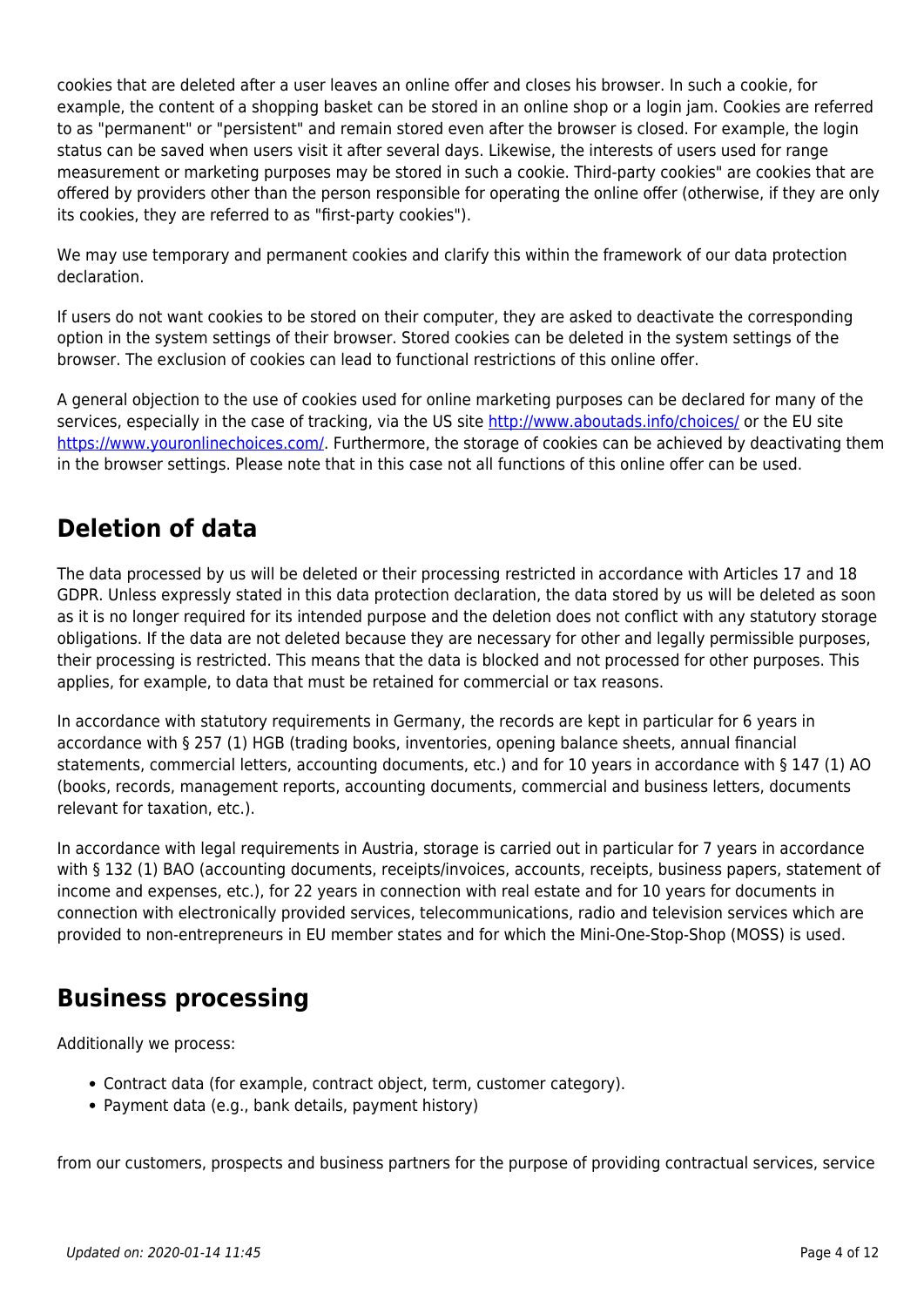and customer care, marketing, advertising and market research.

#### **Hosting**

The hosting services we use serve to provide the following services: Infrastructure and platform services, computing capacity, storage space and database services, security services and technical maintenance services that we use for the purpose of operating this online offering.

We or our hosting provider process inventory data, contact data, content data, contract data, usage data, metaand communication data of customers, interested parties and visitors of this online offer on the basis of our legitimate interests in an efficient and secure provision of this online offer according to Art. 6 Para. 1 lit. f GDPR in conjunction with. Art. 28 GDPR (conclusion of order processing contract).

#### **Order processing in the online shop and customer account**

We process the data of our customers in the context of the order processes in our online shop to enable them to select and order the selected products and services, as well as their payment and delivery, or execution.

The processed data includes inventory data, communication data, contract data, payment data and the persons affected by the processing include our customers, interested parties and other business partners. The processing takes place for the purpose of providing contractual services in the context of operating an online shop, billing, delivery and customer services. We use session cookies for storing the contents of the shopping cart and permanent cookies for storing the login status.

Processing is carried out on the basis of Art. 6 Para. 1 lit. b (execution of order processes) and c (legally required archiving) GDPR. The information marked as necessary is required to establish and fulfil the contract. We disclose the data to third parties only within the framework of delivery, payment or within the framework of legal permits and obligations to legal advisors and authorities. The data will only be processed in third countries if this is necessary for the fulfilment of the contract (e.g. at the customer's request upon delivery or payment).

Users can optionally create a user account, in particular by viewing their orders. During the registration process, the required information will be communicated to the users. The user accounts are not public and cannot be indexed by search engines. If users have terminated their user account, their data will be deleted with regard to the user account, subject to its storage is necessary for commercial or tax reasons according to Art. 6 Para. 1 lit. c GDPR. Data in the customer account remain up to its deletion with subsequent archiving in the case of a legal obligation. It is up to the users to save their data before the end of the contract if they have given notice of termination.

When registering, re-registering and using our online services, we store the IP address and the time of the respective user action. The data is stored on the basis of our legitimate interests as well as the user's protection against misuse and other unauthorized use. A passing on of this data to third parties does not take place in principle, unless it is necessary for the pursuit of our claims or there is a legal obligation according to Art. 6 Abs. 1 lit. c GDPR.

The deletion takes place after the expiry of statutory warranty and comparable obligations, the necessity of data storage is reviewed every three years; in the case of statutory archiving obligations, the deletion takes place after their expiry (end of commercial law (6 years) and tax law (10 years) storage obligation).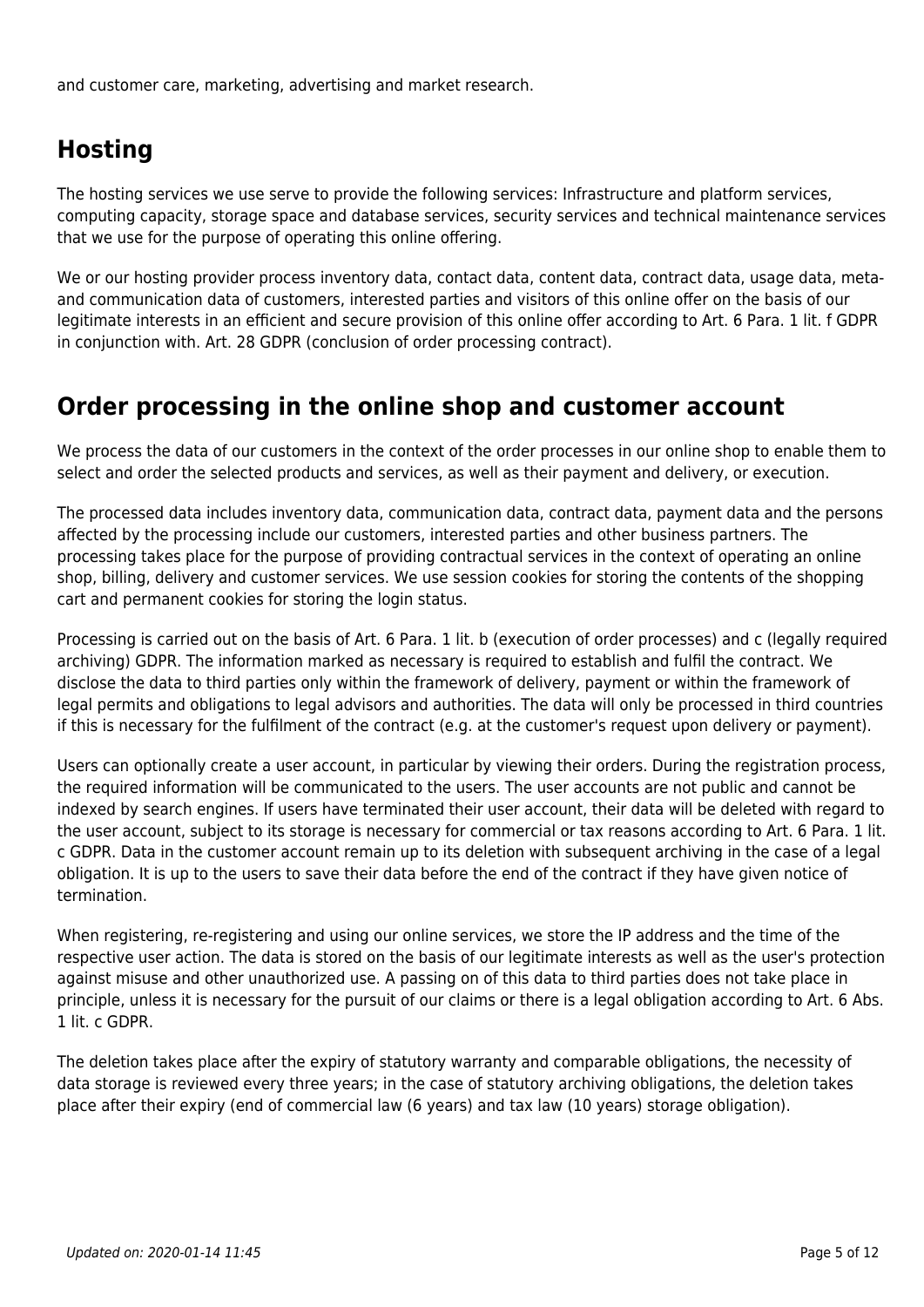#### **Use of data in connection with the delivery of goods by DHL**

You can revoke your consent to the use of your data for services by DHL (e.g. package announcement, desired date) at any time in writing to Deutsche Post AG, P.O. Box 101414, 40005 Düsseldorf.

#### **Use of Data in Goods Delivery by UPS**

You can revoke your consent to the use of your data for services by UPS (e.g. package announcement, desired date) at any time in writing to United Parcel Service Deutschland S.à r.l. & Co. OHG, Görlitzer Straße 1, 41460 Neuss.

#### **Use of data in connection with the delivery of goods by Malca-Amit**

You may revoke your consent to Malca Amit's use of your data for services (e.g. package announcement, desired date) at any time in writing to Malca-Amit (Germany) GmbH, Sophienstraße 1, 51149 Cologne.

#### **Use of data within the scope of the delivery of goods by FedEx**

You can revoke your consent to the use of your data for services by FedEx (such as package announcement, desired date) at any time in writing to FedEx Express Germany GmbH, Langer Kornweg 34 k, 65451 Kelsterbach. Translated with [www.DeepL.com/Translator](https://www.deepl.com/Translator)

#### **16 or Under**

We are concerned to protect the privacy of children aged 16 or under. If you are aged 16 or under, please get your parent/guardian's permission beforehand whenever you provide us with personal information.

#### **Remarks**

It is possible to write a comment. We ask for some data (e.g. name / pseudonym, e-mail address, website), which we use exclusively for the comment function. The data will not be used for any other purpose without your express consent and will not be passed on to third parties.

#### **Newsletter**

With the following information we inform you about the contents of our newsletter as well as the registration, dispatch and statistical evaluation procedure and your rights of objection. By subscribing to our newsletter you agree to the receipt and the described procedures.

Content of the newsletter: We send newsletters, e-mails and other electronic notifications containing advertising information (hereinafter "newsletters") only with the consent of the recipients or a legal permission. If the contents of a newsletter are specifically described within the scope of a registration, they are decisive for the consent of the users. In addition, our newsletters contain information about our services and us.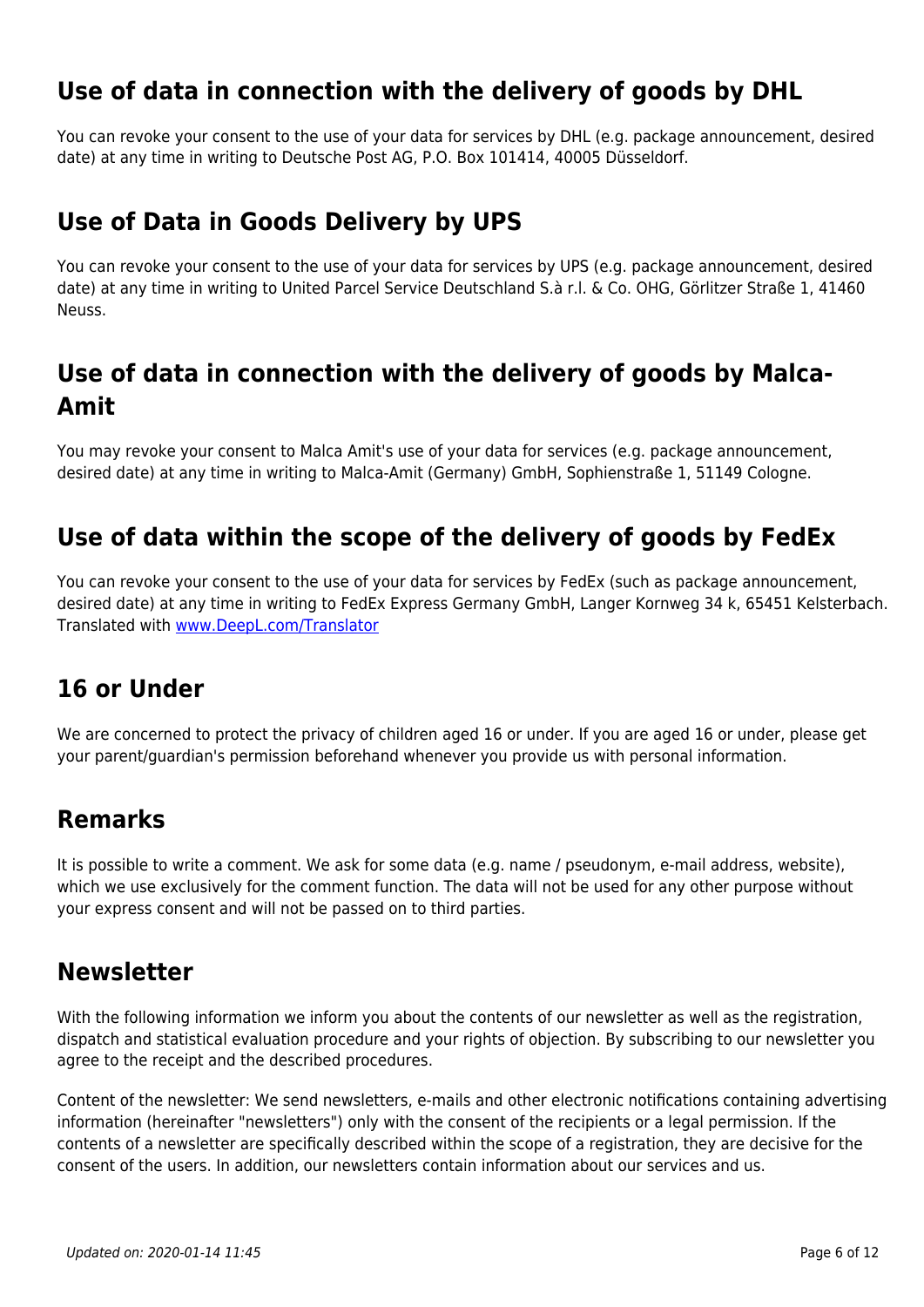Double opt-in and logging: Subscription to our newsletter takes place in a so-called double opt-in procedure. This means that after registration you will receive an e-mail asking you to confirm your registration. This confirmation is necessary so that no one can log in with other e-mail addresses. Subscriptions to the newsletter are logged in order to be able to prove the registration process in accordance with legal requirements. This includes the storage of the login and confirmation time, as well as the IP address. The changes to your data stored with the shipping service provider are also logged.

Credentials: To subscribe to the newsletter, simply enter your e-mail address. Optionally, we ask you to enter a name in the newsletter in order to address us personally.

Germany: The dispatch of the newsletter and the performance measurement associated with it is based on the recipient's consent pursuant to Art. 6 para. 1 lit. a, Art. 7 GDPR in conjunction with § 7 para. 2 no. 3 UWG or on the basis of the legal permission pursuant to § 7 para. 3 UWG.

The registration procedure is recorded on the basis of our legitimate interests pursuant to Art. 6 para. 1 lit. f GDPR. We are interested in the use of a user-friendly and secure newsletter system that serves both our business interests and the expectations of users and also allows us to provide proof of consent.

Cancellation/Revocation - You can cancel the receipt of our newsletter at any time, i.e. revoke your consent. You will find a link to cancel the newsletter at the end of each newsletter. We may store the e-mail addresses we have unsubscribed for up to three years on the basis of our legitimate interests before we delete them in order to be able to prove a previously given consent. The processing of these data is limited to the purpose of a possible defence against claims. An individual application for cancellation is possible at any time, provided that at the same time the former existence of a consent is confirmed.

#### **Newsletter - Dispatch service provider**

The newsletter is sent by the mail service provider "MailChimp", a newsletter delivery platform of the US provider Rocket Science Group, LLC, 675 Ponce De Leon Ave NE #5000, Atlanta, GA 30308, USA. The data protection regulations of the shipping service provider can be viewed here:

<https://mailchimp.com/legal/privacy/>. The Rocket Science Group LLC d/b/a MailChimp is certified under the Privacy Shield Agreement and thus offers a guarantee to comply with the European data protection level (<https://www.privacyshield.gov/participant?id=a2zt0000000TO6hAAG&status=Active>). The dispatch service provider is used on the basis of our legitimate interests according to Art. 6 Para. 1 letter f GDPR and an order processing contract according to Art. 28 Para. 3 S. 1 GDPR.

The shipping service provider can use the recipient's data in pseudonymous form, i.e. without assignment to a user, to optimize or improve its own services, e.g. to technically optimize the dispatch and presentation of the newsletter or for statistical purposes. However, the shipping service does not use the data of our newsletter recipients to write them down itself or to pass the data on to third parties.

#### **Newsletter - Performance Measurement**

The newsletters contain a so-called "web-beacon", i.e. a pixel-sized file which is downloaded from our server when the newsletter is opened or, if we use a shipping service provider, from whose server. Within the scope of this retrieval, technical information, such as information about the browser and your system, as well as your IP address and time of retrieval are initially collected.

This information is used to technically improve the services based on the technical data or the target groups and their reading behaviour based on their retrieval locations (which can be determined using the IP address) or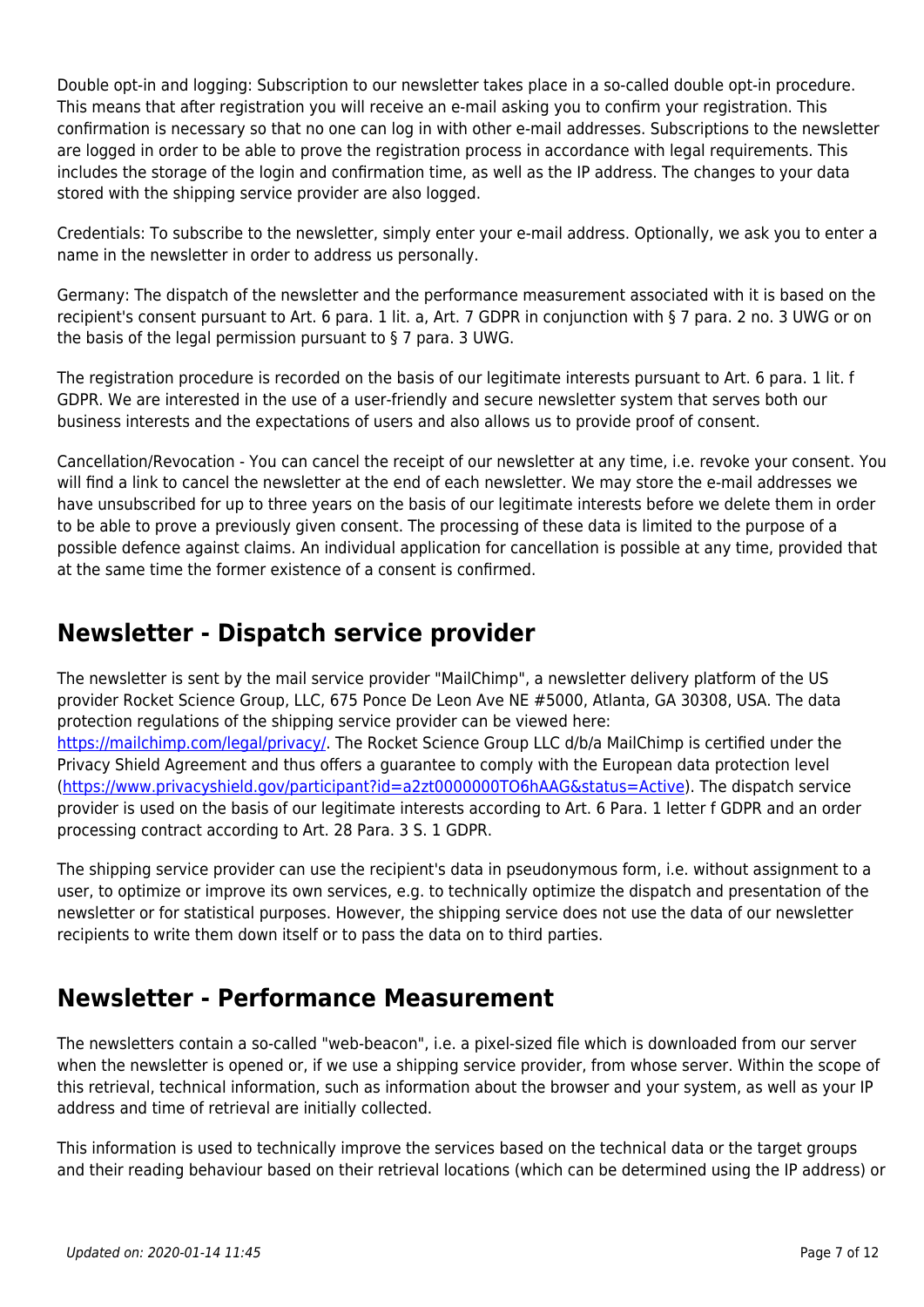access times. The statistical surveys also include determining whether the newsletters are opened, when they are opened and which links are clicked. For technical reasons, this information can be assigned to the individual newsletter recipients. However, it is neither our endeavour, nor, if used, that of the shipping service provider, to observe individual users. The evaluations serve us much more to recognize the reading habits of our users and to adapt our contents to them or to send different contents according to the interests of our users.

### **Google Analytics**

On the basis of our legitimate interests (i.e. interest in the analysis, optimisation and economic operation of our online offer within the meaning of Art. 6 para. 1 lit. f. GDPR) we use Google Analytics, a web analysis service of Google LLC ("Google"). Google uses cookies. The information generated by the cookie about the use of the online offer by users is generally transferred to a Google server in the USA and stored there.

Google is certified under the Privacy Shield Agreement and thus offers a guarantee to comply with European data protection law [\(https://www.privacyshield.gov/participant?id=a2zt000000001L5AAI&status=Active\)](https://www.privacyshield.gov/participant?id=a2zt0000000TO6hAAG&status=Active).

Google will use this information on our behalf to evaluate the use of our online offer by users, to compile reports on the activities within this online offer and to provide us with further services associated with the use of this online offer and the use of the Internet. Pseudonymous user profiles can be created from the processed data.

We use Google Analytics only with IP anonymization enabled. This means that Google will reduce the IP address of users within Member States of the European Union or in other states party to the Agreement on the European Economic Area. Only in exceptional cases will the full IP address be transmitted to a Google server in the USA and shortened there.

The IP address transmitted by the user's browser is not merged with other Google data. Users can prevent the storage of cookies by setting their browser software accordingly; users can also prevent Google from collecting the data generated by the cookie and relating to their use of the online offer and the processing of this data by Google by downloading and installing the browser plug-in available under the following link: <https://tools.google.com/dlpage/gaoptout?hl=en>.

Further information on data use by Google, possible settings and objections can be found in Google's data protection declaration [\(https://policies.google.com/technologies/ads](https://policies.google.com/technologies/ads)) and in the settings for the display of advertisements by Google [\(https://adssettings.google.com/authenticated\)](https://adssettings.google.com/authenticated).

Users' personal data will be deleted or made anonymous after 14 months.

#### **Google / Marketing Services**

On the basis of our legitimate interests (i.e. interest in the analysis, optimisation and economic operation of our online offer within the meaning of Art. 6 para. 1 lit. f. GDPR) the marketing and remarketing services ("Google Marketing Services" for short) of Google LLC, 1600 Amphitheatre Parkway, Mountain View, CA 94043, USA, ("Google").

Google is certified under the Privacy Shield Agreement and thus offers a guarantee to comply with European data protection law [\(https://www.privacyshield.gov/participant?id=a2zt000000001L5AAI&status=Active\)](https://www.privacyshield.gov/participant?id=a2zt0000000TO6hAAG&status=Active).

The Google marketing services allow us to target ads for and on our site in order to present users only with ads that potentially match their interests. For example, if a user sees ads for products he has been interested in on other websites, this is referred to as "remarketing". For these purposes, when our and other websites on which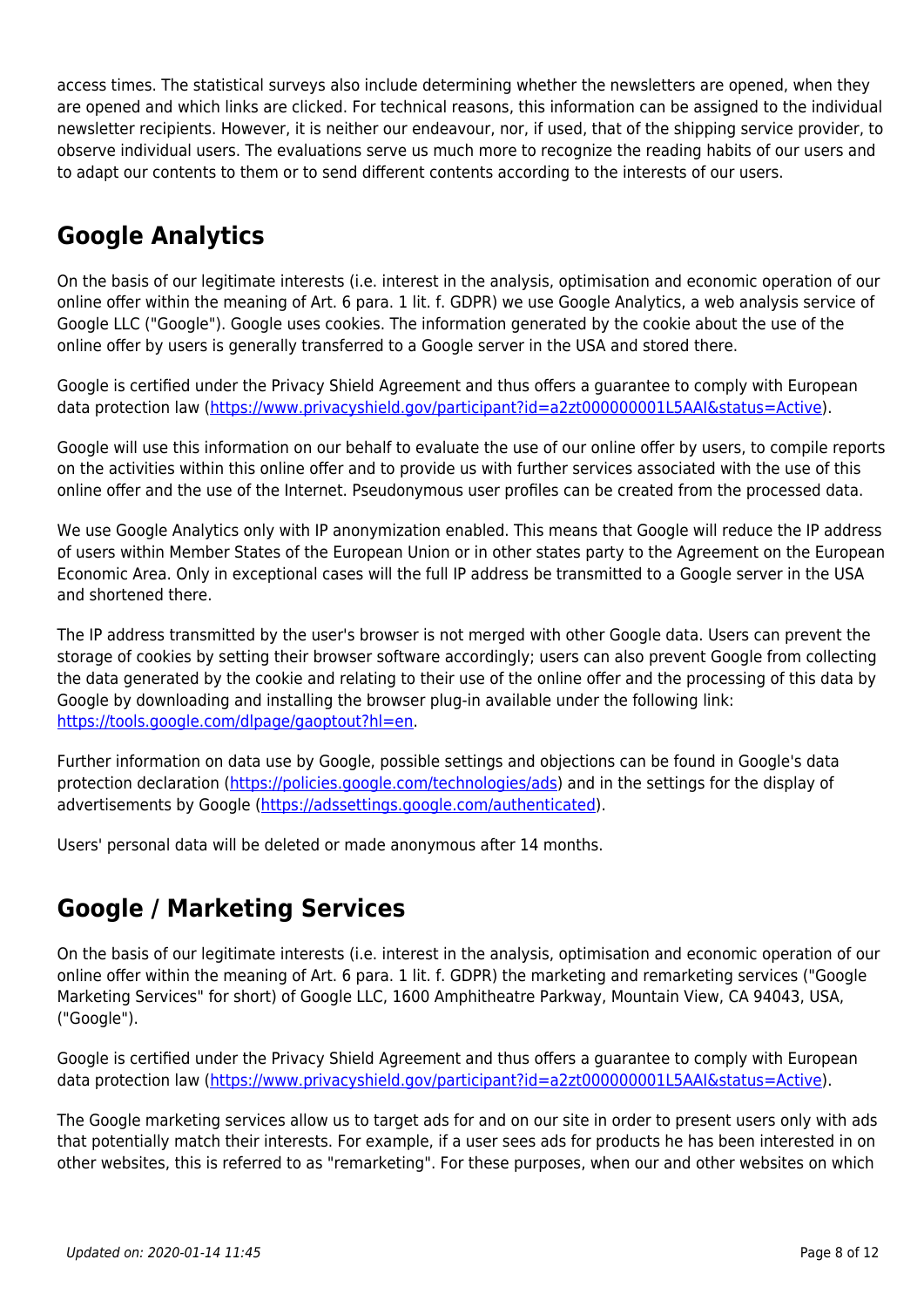Google marketing services are active are accessed, Google directly executes a code from Google and (re)marketing tags (invisible graphics or code, also known as "web beacons") are integrated into the website. With their help, an individual cookie, i.e. a small file, is stored on the user's device (comparable technologies can also be used instead of cookies). Cookies can be set by various domains, including google.com, doubleclick.net, invitemedia.com, admeld.com, googlesyndication.com or googleadservices.com. In this file it is noted which websites the user visits, which contents he is interested in and which offers he has clicked on, furthermore technical information about the browser and operating system, referring websites, visiting time as well as further information about the use of the online offer. The IP address of the users is also recorded, whereby we inform within the framework of Google Analytics that the IP address is shortened within member states of the European Union or in other signatory states of the European Economic Area Agreement and only in exceptional cases completely transmitted to a Google server in the USA and shortened there. The IP address is not combined with the user's data within other Google offers. The above information may also be linked by Google to such information from other sources. If the user then visits other websites, the ads tailored to his interests can be displayed.

Users' data is processed pseudonymously within the framework of Google marketing services. This means that Google does not store and process, for example, the names or e-mail addresses of users, but processes the relevant data cookie-related within pseudonymous user profiles. This means from Google's point of view, the ads are not managed and displayed for a specifically identified person, but for the cookie holder, regardless of who this cookie holder is. This does not apply if a user has expressly permitted Google to process the data without this pseudonymisation. The information collected by Google marketing services about users is transmitted to Google and stored on Google's servers in the USA.

One of the Google marketing services we use is the online advertising program "Google AdWords". In the case of Google AdWords, each AdWords customer receives a different "conversion cookie". Cookies cannot therefore be traced through the websites of AdWords customers. The information collected by the cookie is used to generate conversion statistics for AdWords customers who have opted for conversion tracking. AdWords customers see the total number of users who clicked on their ad and were redirected to a page with a conversion tracking tag. However, you will not receive any information that personally identifies users.

We may include third-party advertisements based on the Google marketing service "AdSense". AdSense uses cookies to enable Google and its partner sites to serve ads based on users' visits to this site or other sites on the Internet.

We can also use the "Google Tag Manager" to integrate and manage Google analysis and marketing services into our website.

Further information on Google's use of data for marketing purposes can be found on the overview page: https://www.google.com/policies/technologies/ads, Google's data protection declaration can be accessed at <https://www.google.com/policies/privacy/>

If you wish to object to interest-based advertising by Google marketing services, you can use the setting and opt-out options provided by Google: <https://www.google.com/ads/preferences>.

#### **Facebook Pixel, Custom Audiences and Facebook Conversion**

Due to our legitimate interests in the analysis, optimisation and economic operation of our online offer and for these purposes the so-called "Facebook pixel" of the social network Facebook, which is operated by Facebook Inc., 1 Hacker Way, Menlo Park, CA 94025, USA, or, if you are based in the EU, Facebook Ireland Ltd, 4 Grand Canal Square, Grand Canal Harbour, Dublin 2, Ireland ("Facebook"), is used within our online offer.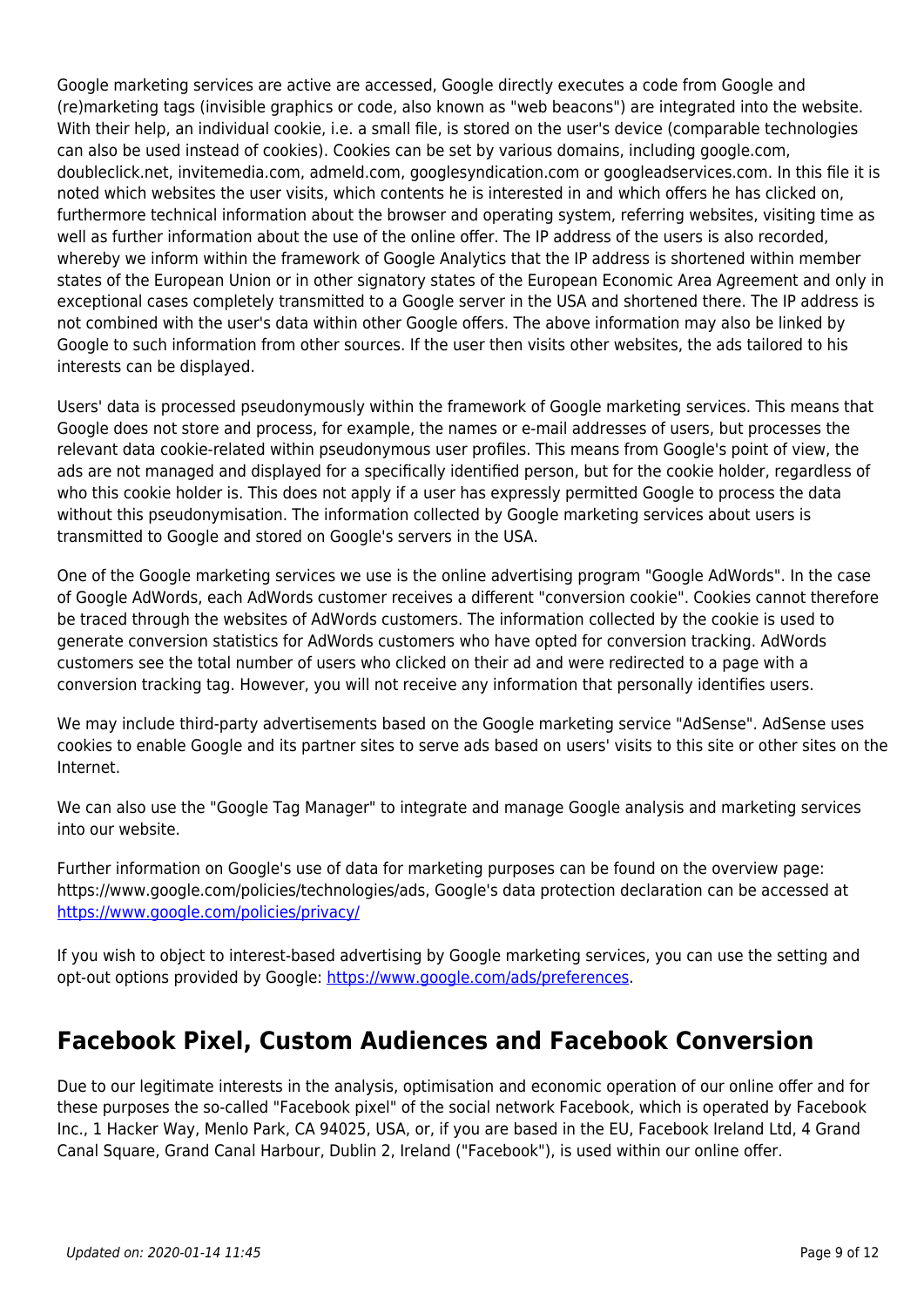Facebook is certified under the Privacy Shield Agreement and thus offers a guarantee to comply with European data protection law [\(https://www.privacyshield.gov/participant?id=a2zt0000000GnywAAC&status=Active\)](https://www.privacyshield.gov/participant?id=a2zt0000000GnywAAC&status=Active).

With the help of the Facebook pixel, Facebook is able to determine the visitors of our online offer as a target group for the presentation of ads (so-called "Facebook ads"). Accordingly, we use the Facebook pixel to display the Facebook ads we post only to Facebook users who have also shown an interest in our online offering or who have certain features (e.g. interests in certain topics or products that are determined by the websites visited) that we transmit to Facebook (so-called "custom audiences"). We also want to use the Facebook pixel to ensure that our Facebook ads meet the potential interest of users and are not a nuisance. The Facebook pixel also helps us understand the effectiveness of Facebook ads for statistical and market research purposes by showing whether users have been redirected to our website after clicking on a Facebook ad (so-called "conversion").

Facebook processes the data in accordance with Facebook's Data Usage Policy. Accordingly, general information on the display of Facebook ads can be found in the Facebook Data Usage Policy: <https://www.facebook.com/policy.php>. For specific information and details about the Facebook pixel and how it works, please visit the Facebook Help section: <https://www.facebook.com/business/help/742478679120153>.

You can object to the collection by the Facebook pixel and use of your data to display Facebook ads. To set what types of ads you see within Facebook, you can visit the page set up by Facebook and follow the instructions on usage-based advertising settings:<https://www.facebook.com/settings?tab=ads>. The settings are platformindependent, i.e. they are applied to all devices, such as desktop computers or mobile devices.

You may also object to the use of cookies for range measurement and advertising purposes via the deactivation page of the network advertising initiative [\(https://optout.networkadvertising.org/](https://optout.networkadvertising.org/)) and additionally the US website [\(https://www.aboutads.info/choices\)](https://www.aboutads.info/choices) or the European website ([https://www.youronlinechoices.com/uk/your-ad-choices/\)](https://www.youronlinechoices.com/uk/your-ad-choices/).

#### **Online presence in social media**

We maintain online presences within social networks and platforms in order to communicate with active customers, interested parties and users and to inform them about our services. When accessing the respective networks and platforms, the terms and conditions and the data processing guidelines of their respective operators apply.

Unless otherwise stated in our privacy policy, we process the data of users who communicate with us within social networks and platforms, e.g. write articles on our websites or send us messages.

Integration of third-party services and content

Within our online offer, we make no representations or warranties of any kind based on our legitimate interests (i.e. interest in the analysis, optimisation and economic operation of our online offer within the meaning of Art. 6 para. 1 lit. f. GDPR) content or service offerings of third parties to incorporate their content and services, such as videos or fonts (hereinafter uniformly referred to as "content").

This always presupposes that the third party providers of this content perceive the IP address of the users, since without the IP address they could not send the content to their browser. The IP address is therefore required for the display of this content. We make every effort to use only those contents whose respective providers use the IP address only for the delivery of the contents. Third-party providers may also use so-called pixel tags (invisible graphics, also known as "web beacons") for statistical or marketing purposes. Pixel tags" can be used to evaluate information such as visitor traffic on the pages of this website. The pseudonymous information may also be stored in cookies on the user's device and may include technical information about the browser and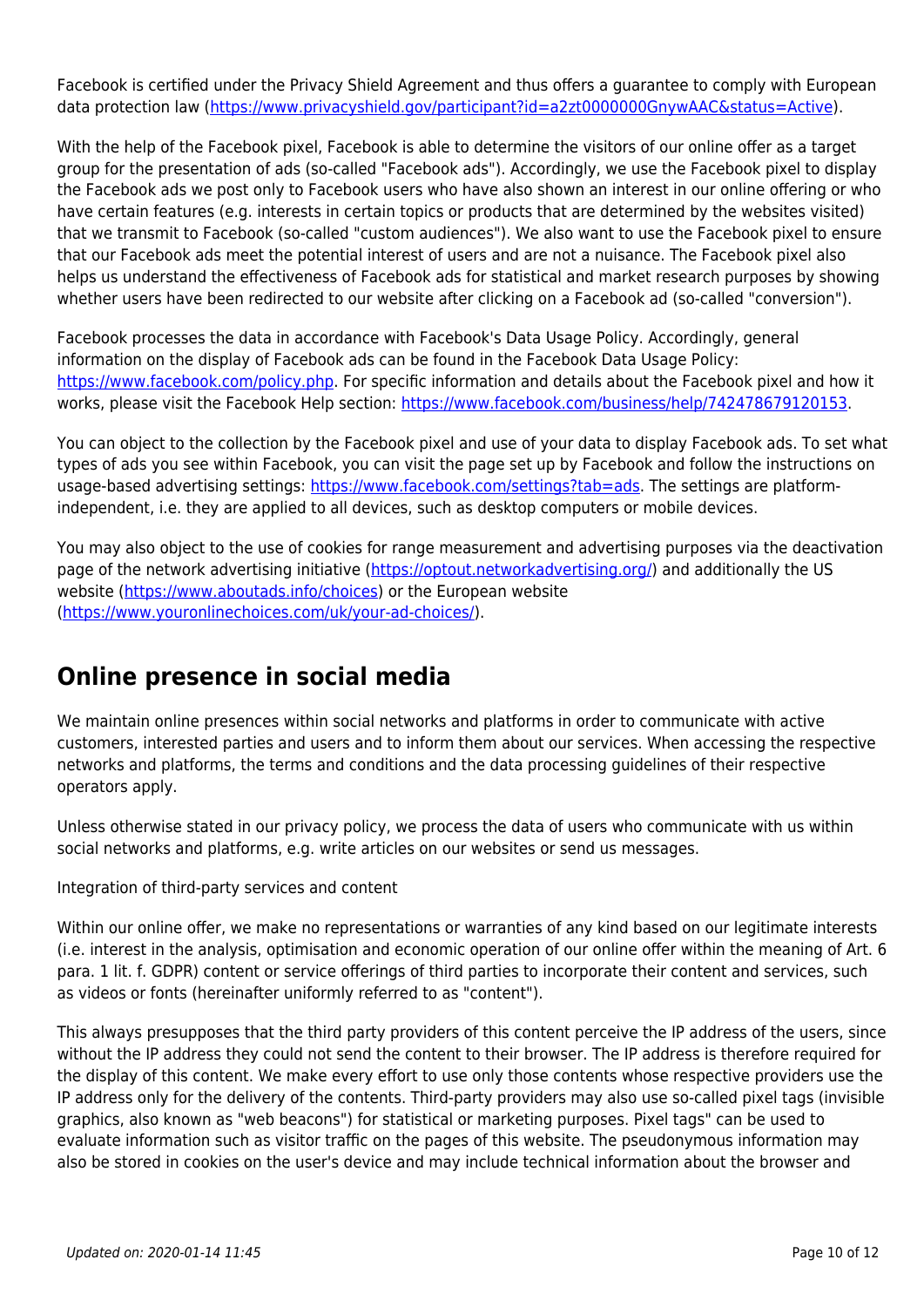operating system, referring websites, visiting time and other information about the use of our online offer, as well as be linked to such information from other sources.

#### **Vimeo**

We can integrate the videos of the platform "Vimeo" of the provider Vimeo Inc, Attention: Legal Department, 555 West 18th Street New York, New York 10011, USA. Privacy policy: [https://vimeo.com/privacy.](https://vimeo.com/privacy) We point out that Vimeo may use Google Analytics and refer to the privacy policy [\(https://www.google.com/policies/privacy/](https://www.google.com/policies/privacy/)) and opt-out options for Google Analytics (<https://tools.google.com/dlpage/gaoptout?hl=en>) or Google's settings for data use for marketing purposes [\(https://adssettings.google.com/\)](https://adssettings.google.com/).

#### **YouTube**

We integrate the videos of the platform "YouTube" of the provider Google LLC, 1600 Amphitheatre Parkway, Mountain View, CA 94043, USA. Privacy Policy: [https://www.google.com/policies/privacy//](https://www.google.com/policies/privacy/), Opt-Out: [https://adssettings.google.com/authenticated.](https://adssettings.google.com/authenticated)

#### Using Facebook Social Plugins

On the basis of our legitimate interests (i.e. interest in the analysis, optimisation and economic operation of our online offer within the meaning of Art. 6 para. 1 lit. f. GDPR) Social Plugins ("Plugins") of the social network facebook.com, which is operated by Facebook Ireland Ltd, 4 Grand Canal Square, Grand Canal Harbour, Dublin 2, Ireland ("Facebook"). The plugins can display interaction elements or content (e.g. videos, graphics or text contributions) and are identified by one of the Facebook logos (white "f" on blue tile, the terms "like", "like" or a "thumbs up" sign) or are marked with the addition "Facebook Social Plugin". The list and appearance of Facebook Social Plugins can be viewed here: [https://developers.facebook.com/docs/plugins/.](https://developers.facebook.com/docs/plugins/)

[Facebook](https://developers.facebook.com/docs/plugins/) is certified under the Privacy Shield Agreement and thus offers a guarantee to comply with European data protection law [\(https://www.privacyshield.gov/participant?id=a2zt0000000GnywAAC&status=Active\)](https://www.privacyshield.gov/participant?id=a2zt0000000GnywAAC&status=Active).

When a user calls up a function of this online offer that contains such a plugin, his device establishes a direct connection to the Facebook servers. The content of the plugin is transmitted by Facebook directly to the user's device and integrated into the online offer. The processed data can be used to create user profiles. We therefore have no influence on the amount of data Facebook collects with the help of this plugin and therefore inform users according to our level of knowledge.

By integrating the plugins, Facebook receives information that a user has called up the corresponding page of the online offer. If the user is logged in to Facebook, Facebook can assign the visit to his Facebook account. When users interact with the plugins, such as pressing the Like button or posting a comment, the information is sent directly from your device to Facebook and stored there. If a user is not a member of Facebook, it is still possible for Facebook to obtain and store their IP address. According to Facebook, only an anonymized IP address is stored in Germany.

The purpose and scope of the data collection and the further processing and use of the data by Facebook, as well as the relevant rights and setting options for the protection of users' privacy, can be found in Facebook's data protection information:<https://www.facebook.com/about/privacy/>.

If a user is a Facebook member and does not want Facebook to collect data about him via this online offer and link it to his membership data stored on Facebook, he must log out of Facebook before using our online offer and delete his cookies. Further settings and objections to the use of data for advertising purposes are possible